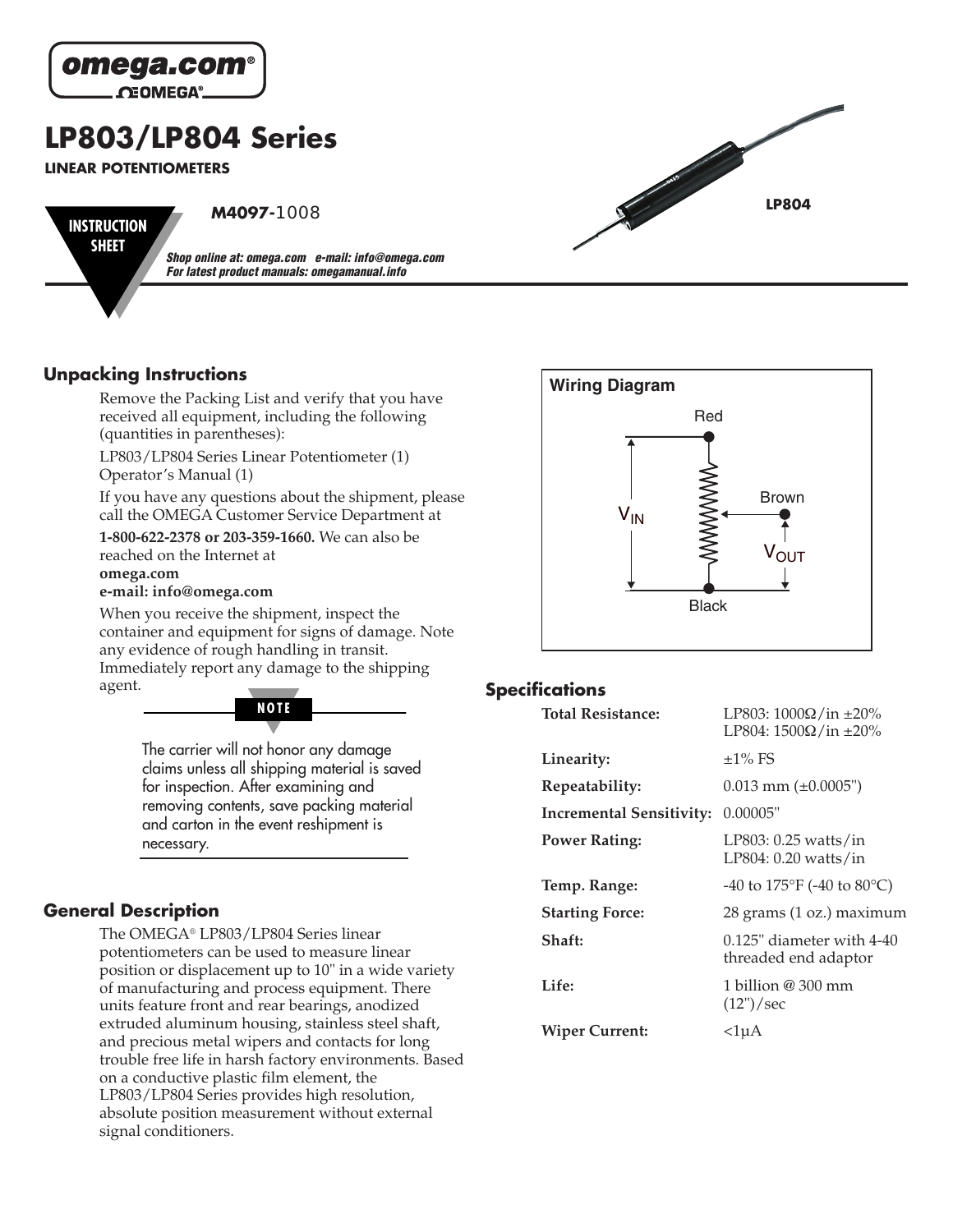## **LP803 Dimensions**



#### **SCHEMATIC DIAGRAM**

| RANGE mm (in) | <b>MODEL NO.</b> | $\overline{\text{WEIGHT}}$ g (oz) |
|---------------|------------------|-----------------------------------|
| 25(1)         | LP803-01         | 20(0.7)                           |
| 51(2)         | LP803-02         | 26(0.9)                           |
| 76 (3)        | LP803-03         | 31(1.1)                           |
| 102(4)        | LP803-04         | 43 (1.5)                          |
| 127(5)        | LP803-05         | 45 (1.6)                          |
| 152(6)        | LP803-06         | 48 (1.7)                          |
| 178(7)        | LP803-07         | 51(1.8)                           |
| 203(8)        | LP803-08         | 57(2.0)                           |
| 229(9)        | LP803-09         | 62(2.2)                           |
| 254 (10)      | LP803-10         | 68 (2.4)                          |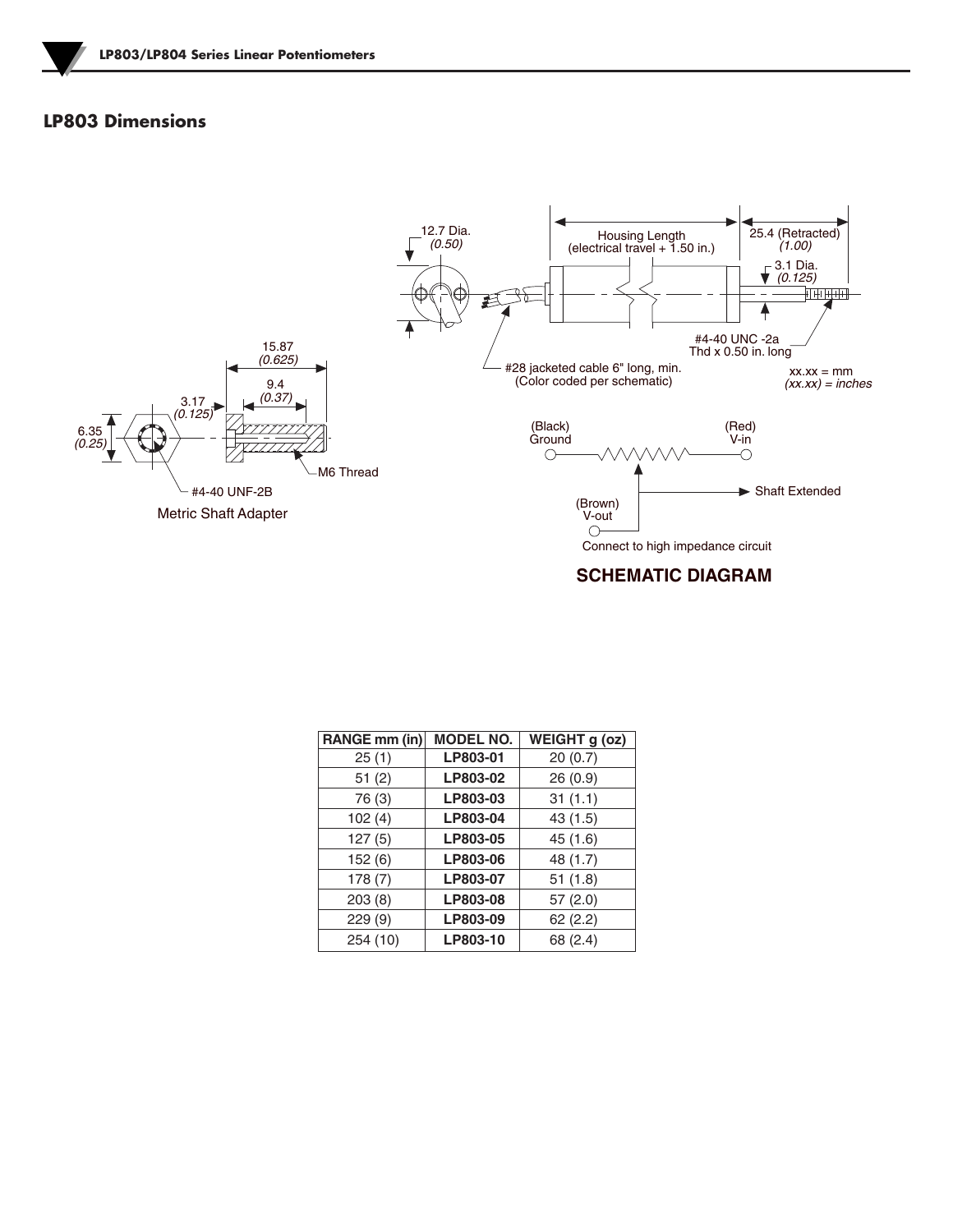## **LP804 Dimensions**



#### **SCHEMATIC DIAGRAM**

| RANGE mm (in) | <b>MODEL NO.</b> | WEIGHT g (oz) |
|---------------|------------------|---------------|
| 12(0.5)       | LP804-1/2        | 11(0.4)       |
| 25(1)         | LP804-01         | 14(0.5)       |
| 51(2)         | LP804-02         | 20(0.7)       |
| 76 (3)        | LP804-03         | 22(0.8)       |
| 102(4)        | LP804-04         | 28(1.0)       |
| 127(5)        | LP804-05         | 31(1.1)       |
| 152(6)        | LP804-06         | 31(1.1)       |